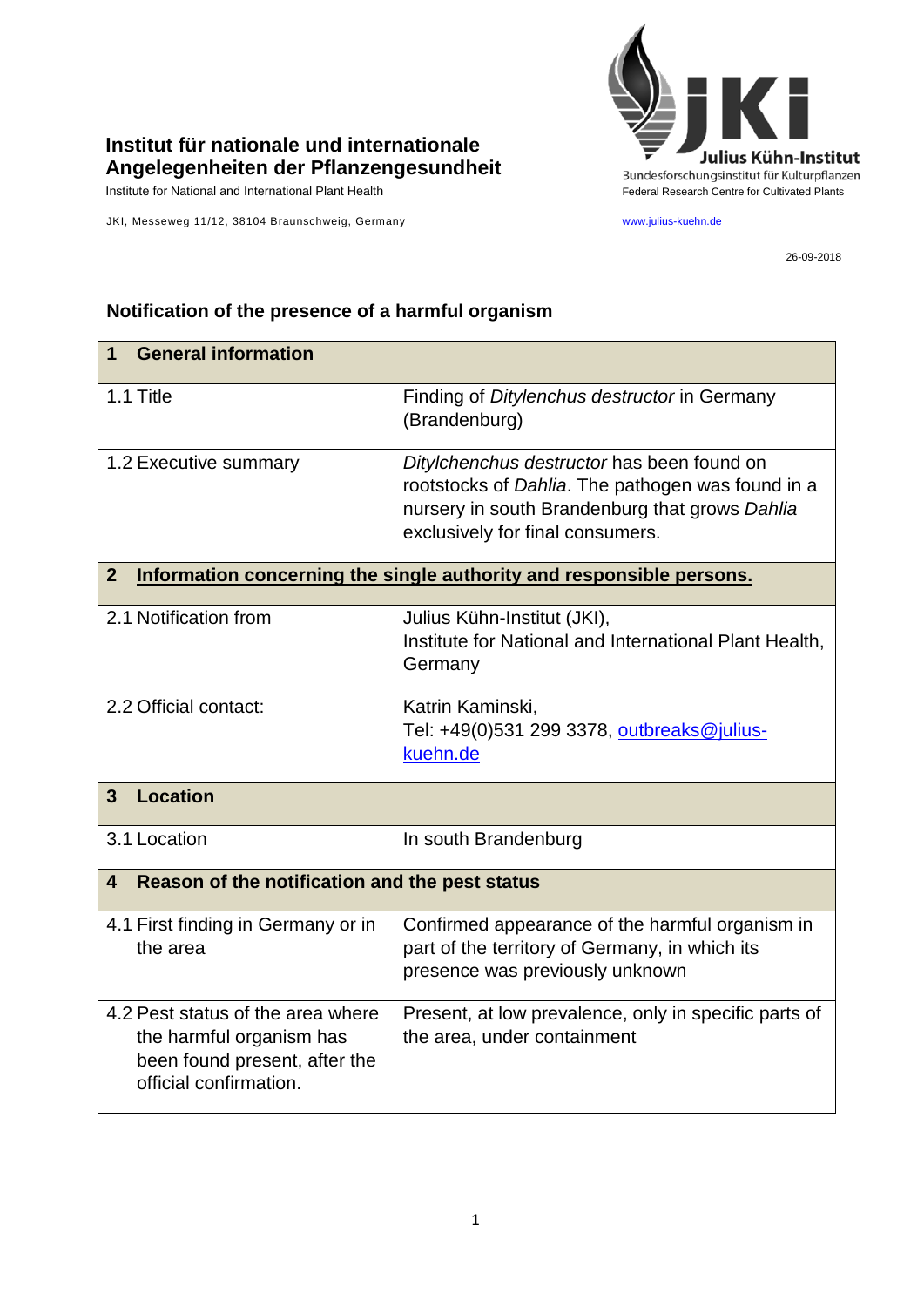| 4.3 Pest status in Germany before the<br>official confirmation of the<br>presence, or suspected presence,<br>of the harmful organism. | Present, few occurrences                                                                                                                                                                                                                                                                                                                           |
|---------------------------------------------------------------------------------------------------------------------------------------|----------------------------------------------------------------------------------------------------------------------------------------------------------------------------------------------------------------------------------------------------------------------------------------------------------------------------------------------------|
| 4.4 Pest status in Germany after the<br>official confirmation of the<br>presence of the harmful organism.                             | Present, few occurrences                                                                                                                                                                                                                                                                                                                           |
| Finding, sampling, testing and confirmation of the harmful organism.<br>5                                                             |                                                                                                                                                                                                                                                                                                                                                    |
| 5.1 How the presence or appearance<br>of the harmful organism was<br>found.                                                           | Official inspection for puposes other than<br>phytosanitary ones                                                                                                                                                                                                                                                                                   |
| 5.2 Date of finding:                                                                                                                  | 29-05-2018                                                                                                                                                                                                                                                                                                                                         |
| 5.3 Sampling for laboratory analysis.                                                                                                 | 3 rhizomes were sampled that did not<br>show normal seasonal growth.                                                                                                                                                                                                                                                                               |
| 5.4 Date of official confirmation of the<br>harmful organism's identity.                                                              | 29-06-2018                                                                                                                                                                                                                                                                                                                                         |
| Infested area, and the severity and source of the outbreak in that area.<br>6                                                         |                                                                                                                                                                                                                                                                                                                                                    |
| 6.1 Characteristics of the infested<br>area and its vicinity.                                                                         | Physically closed conditions: greenhouse<br>(plants to be planted)                                                                                                                                                                                                                                                                                 |
| 6.2 Infested plant(s), plant product(s)<br>and other object(s).                                                                       | Dahlia                                                                                                                                                                                                                                                                                                                                             |
| 6.3 Severity of the outbreak.                                                                                                         | The outbreaks seems to be rather light.<br>Only 3 rhizomes showed symptoms (did<br>not start growing properly).                                                                                                                                                                                                                                    |
| 6.4 Source of the outbreak                                                                                                            | unknown                                                                                                                                                                                                                                                                                                                                            |
| $\overline{7}$<br><b>Official phytosanitary measures.</b>                                                                             |                                                                                                                                                                                                                                                                                                                                                    |
| 7.1 Adoption of official phytosanitary<br>measures.                                                                                   | Official phytosanitary measures will be<br>taken: The nematode is not regulated for<br>Dahlia and the nursery only produces for<br>final consumers. However, movement of<br>soil to cultivated land is not allowed. Tools<br>and machinery that is used for Dahlia<br>production should not be used for<br>production of other plants. The outdoor |